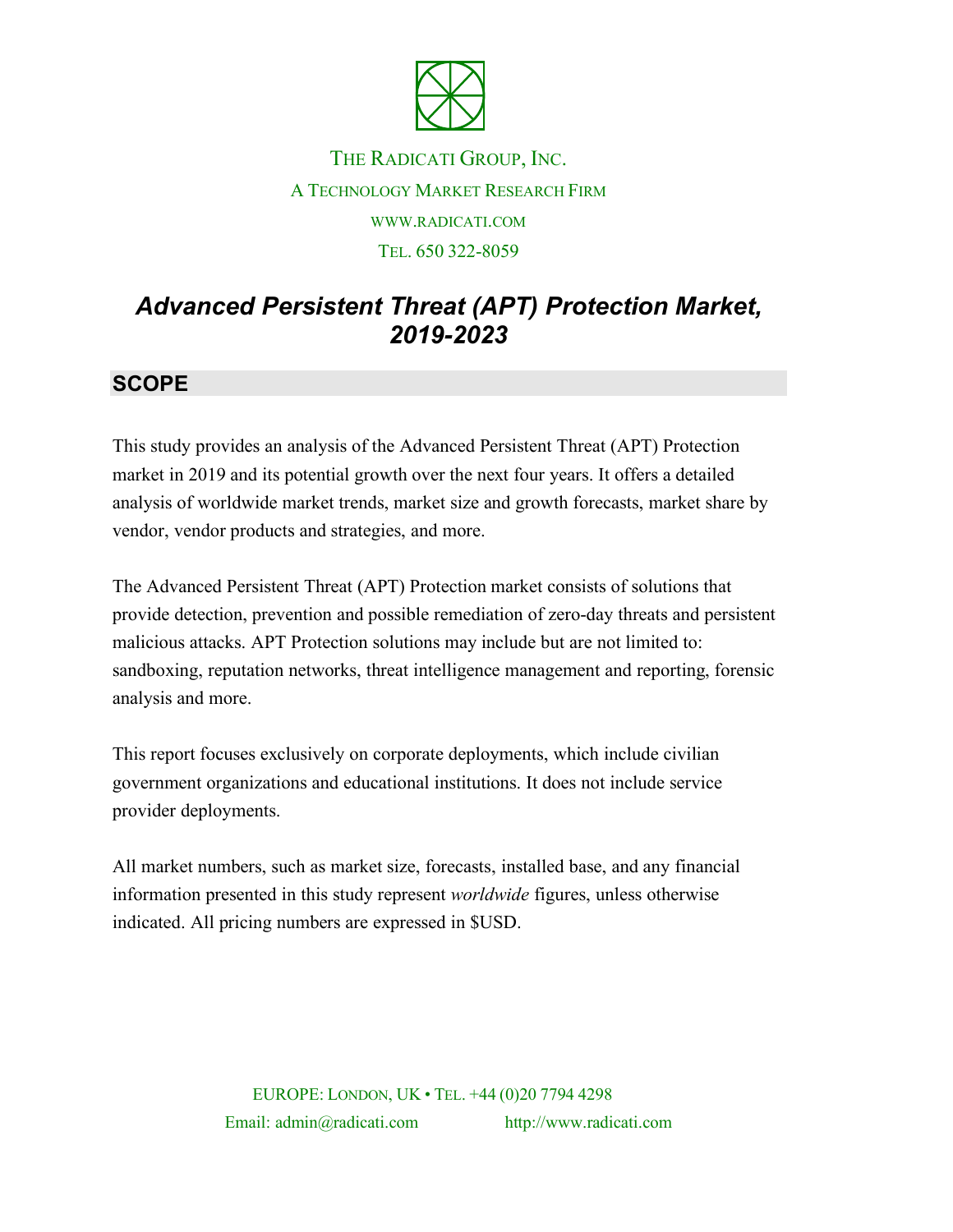#### **METHODOLOGY**

The information and analysis in this report are based on primary research conducted by The Radicati Group, Inc. Our proprietary methodology combines information derived from three principal sources:

- a. Our Worldwide Database which tracks user population, seat count, enterprise adoption and IT use from 1993 onwards.
- b. Surveys conducted on an on-going basis in all market areas which we cover.
- c. Market share, revenue, sales and customer demand information derived from vendor briefings.

Forecasts are based on historical information as well as our in-depth knowledge of market conditions and how we believe markets will evolve over time.

Finally, secondary research sources have also been used, where appropriate, to crosscheck all the information we collect. These include company annual reports and other financial disclosures, industry trade association material, published government statistics and other published sources.

Our research processes and methodologies are proprietary and confidential.

#### **EXECUTIVE SUMMARY**

• Advanced Persistent Threat (APT) refers to a set of malicious activities intended to penetrate an organization's computing resources with the objective to gain information illicitly and/or cause damage to the organization. APTs are very difficult to detect and remove as they will not obviously appear to be malware and may be planted very deeply into an organization's computing systems. In addition, the designers and initiators of the APT will consistently monitor and guide its activities by changing its code to evade detection and morph into an ever-changing set of behaviors. Typically an organization that has been infiltrated will not even be aware of it and may only become aware at a much later time through monitoring of outbound communication activity, or through log analysis via Security Information and Event Management (SIEM) tools.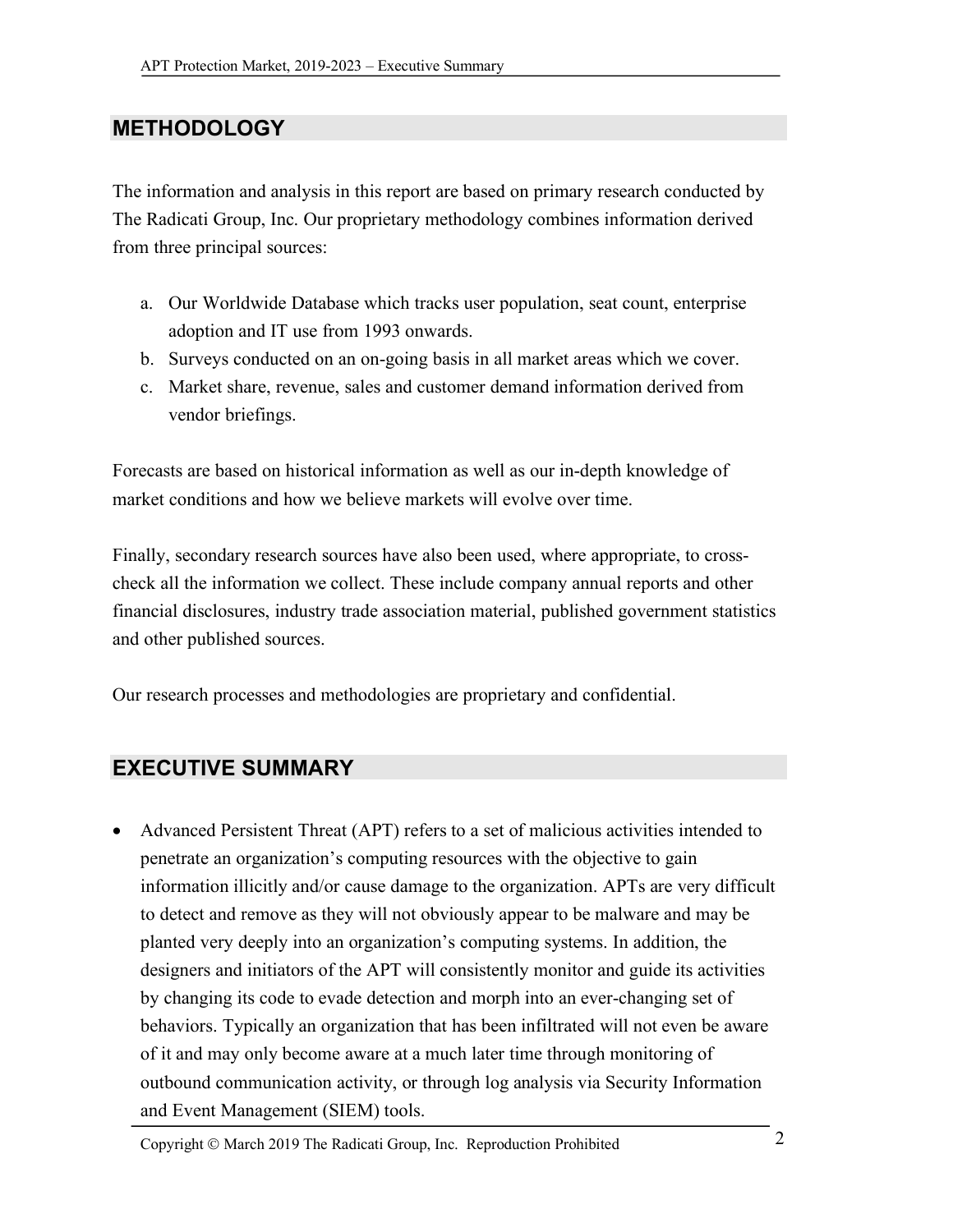- Advanced Persistent Threat Protection Solutions are a set of integrated solutions for the detection, prevention and possible remediation of zero-day threats and persistent malicious attacks. APT solutions may include but are not limited to: sandboxing, EDR, CASB, reputation networks, threat intelligence management and reporting, forensic analysis and more.
- Threats are continuing to become more targeted and personal, blended attacks which present users with some information they recognize and request that they connect to a site to input more information are becoming more prevalent and highly successful. The user is typically totally unaware of the attack and simply serves as a pass through allowing a threat to spread through an entire organization's network.
- Web access and email continue to be the most prevalent methods through which attacks creep into organizations. While many solutions focus on network level APT attacks, the most prevalent and successful attacks tend to come through applications, such as email and web access. Therefore, it is essential for vendors to provide solutions that can intelligently identify and correlate information about potential attacks across multiple sources and channels.
- Market adoption of APT Protection solutions continues to see strong growth, fueled by security concerns of organizations of all sizes. The worldwide market revenue for APT Protection solutions is expected to grow from over \$4.3 billion in 2019, to over \$9.4 billion by 2023.